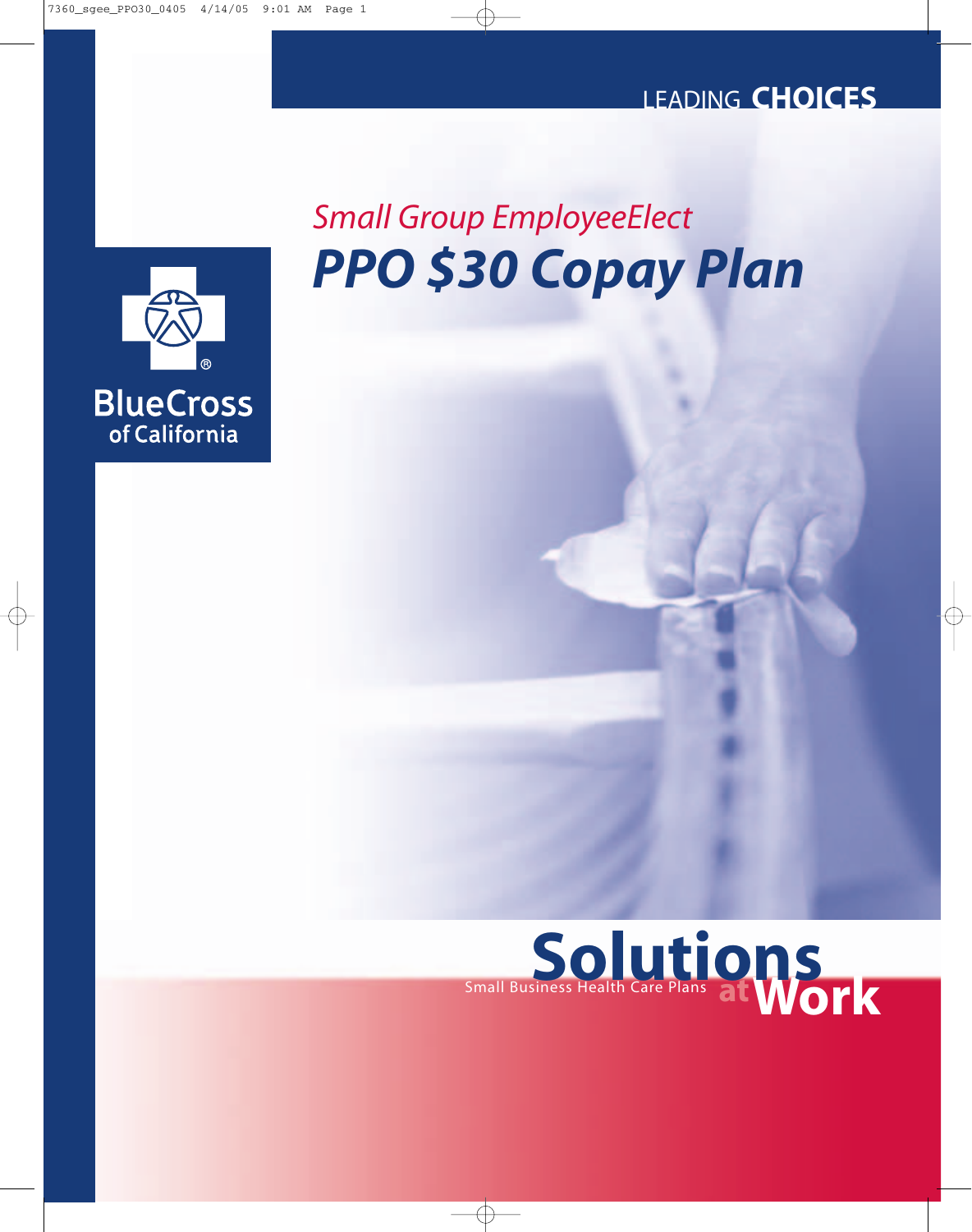## **Blue Cross …** *coverage you can trust.*

With Blue Cross of California, you're getting much more than a health plan. You're getting the financial strength and stability of a company you can trust. You're getting our rock solid reputation and over 65 years of experience. And, because we strive to be customer-focused in everything we do, you'll have the security of knowing we'll be there when you need us. Just call Small Group Customer Service at (800) 627-8797 and we'll be happy to help.

## **PPO \$30 Copay … comprehensive coverage with mid-range premiums, low deductibles and low office visit copays.**

## *It's all about you.*

- **•** You get up to \$5,000,000 in covered benefits over your lifetime
- **•** You choose from over 46,000 doctors and specialists, and from over 440 hospitals
- **•** You save money because we've negotiated lower rates with our in-network doctors
- You benefit from a HealthyCheck<sup>SM</sup> preventive screening each year
- **•** You get coverage all across the country through the BlueCard® program

## **Your plan is packed with valuable programs and services … Take advantage of these free resources:**

- **•** HealthyExtensions<sup>5M</sup> provides information about 10-50% discounts on health and wellness products and services offered by independent vendors and practitioners
- **• MedCall®** connects you to registered nurses 24 hours a day for answers to your medical questions
- Baby Connection<sup>sM</sup> helps you take positive steps in preparing for your new arrival
- **• Health Improvement Programs** support you in managing diabetes, asthma or congestive heart failure
- **• Healthy Living** gives you access to a wealth of information and resources on www.bluecrossca.com
- **• Subimo® Healthcare Advisor** offers you the ability to research medical and hospital information customized to your specific circumstances through convenient access to their secure Web site

# **Just the right balance between cost & coverage.**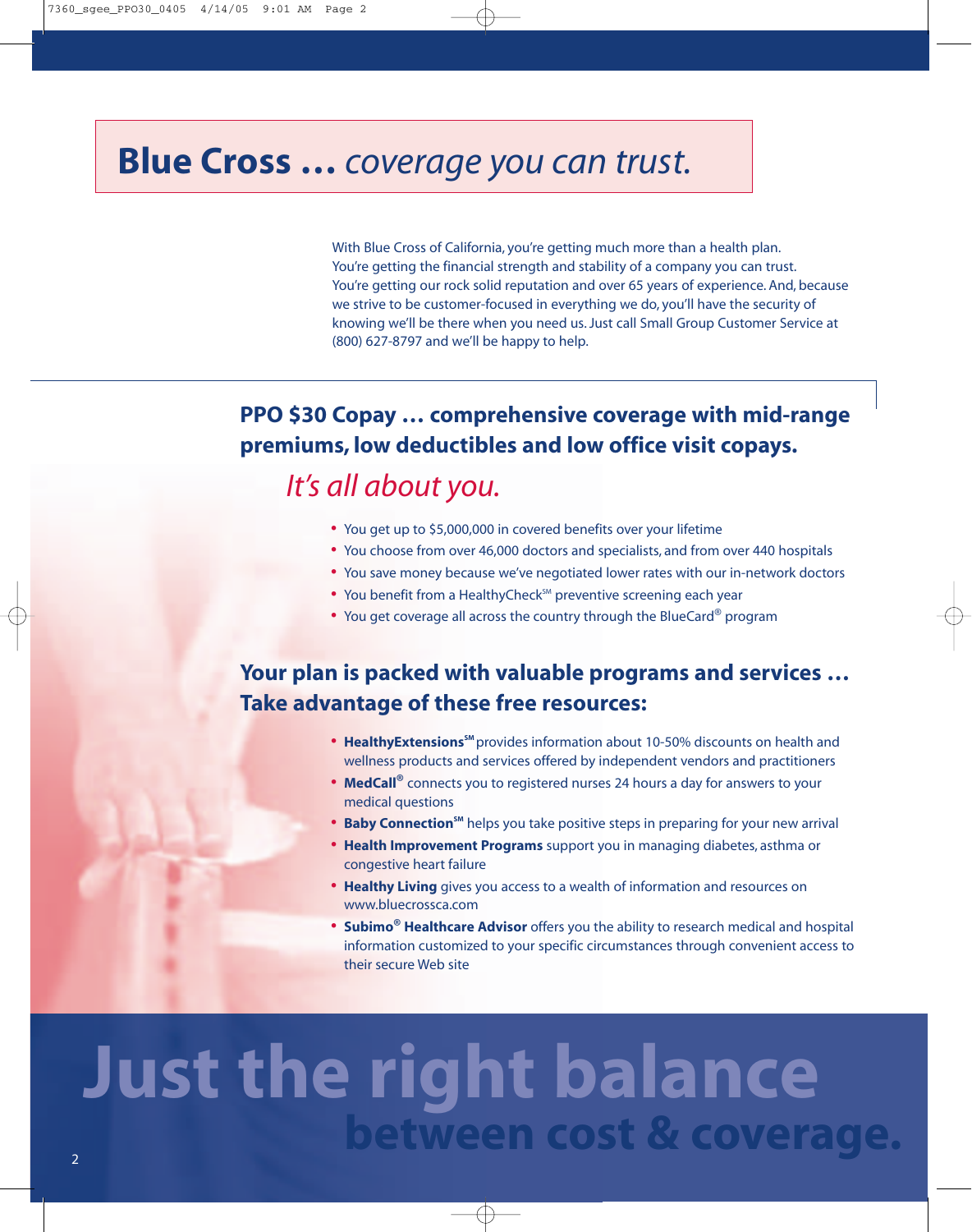## **Powerful Savings** *from The Power of Blue SM*

## **With Blue Cross health coverage, you save in three significant ways:**

- 1) Our in-network doctors and hospitals charge you lower, Blue Cross-negotiated fees
- 2) You pay only a portion of the fees for your eligible covered expenses (see example below) and we pay the rest
- 3) We give you access to tremendous savings on preventive care, so you can stay as *healthy* as possible – and keep your health care expenses as *low* as possible

|                                                     | <b>Contract Contract</b>                                                                                                                                                                                                                                                                                                                                                                                                                        | $\sim$                                                 |                      |                                  |                                       |                                     |                  |  |
|-----------------------------------------------------|-------------------------------------------------------------------------------------------------------------------------------------------------------------------------------------------------------------------------------------------------------------------------------------------------------------------------------------------------------------------------------------------------------------------------------------------------|--------------------------------------------------------|----------------------|----------------------------------|---------------------------------------|-------------------------------------|------------------|--|
|                                                     | <b>State of the Address</b>                                                                                                                                                                                                                                                                                                                                                                                                                     |                                                        |                      |                                  |                                       |                                     |                  |  |
|                                                     | <b>CONTRACTOR</b><br><b>Security Control</b>                                                                                                                                                                                                                                                                                                                                                                                                    | and the company of the company of<br><b>CONTRACTOR</b> |                      |                                  |                                       |                                     |                  |  |
| <b>SERVICE CONTROL</b><br><b>SERVICE CONTRACTOR</b> | <b>Group College Company</b><br><b>Search College</b>                                                                                                                                                                                                                                                                                                                                                                                           | <b>Service Advised Associate</b>                       |                      |                                  |                                       |                                     |                  |  |
| <b>Stationary and Constitution</b>                  | <b>South Commer</b>                                                                                                                                                                                                                                                                                                                                                                                                                             | <b>SEARCH AND COMPANY</b>                              |                      |                                  |                                       |                                     |                  |  |
|                                                     | <b>Committee</b>                                                                                                                                                                                                                                                                                                                                                                                                                                | <b>CONTRACTOR</b>                                      |                      |                                  |                                       |                                     |                  |  |
|                                                     | <b>SEPTEMBER</b>                                                                                                                                                                                                                                                                                                                                                                                                                                | <b>PERSONAL</b>                                        |                      |                                  |                                       |                                     |                  |  |
|                                                     | <b>Statement State</b><br><b>Statement College</b>                                                                                                                                                                                                                                                                                                                                                                                              |                                                        |                      |                                  |                                       |                                     |                  |  |
|                                                     |                                                                                                                                                                                                                                                                                                                                                                                                                                                 |                                                        |                      |                                  |                                       |                                     |                  |  |
| and the company's state of the company's            | $\frac{1}{2} \left( \frac{1}{2} \right)^2 + \frac{1}{2} \left( \frac{1}{2} \right)^2 + \frac{1}{2} \left( \frac{1}{2} \right)^2 + \frac{1}{2} \left( \frac{1}{2} \right)^2 + \frac{1}{2} \left( \frac{1}{2} \right)^2 + \frac{1}{2} \left( \frac{1}{2} \right)^2 + \frac{1}{2} \left( \frac{1}{2} \right)^2 + \frac{1}{2} \left( \frac{1}{2} \right)^2 + \frac{1}{2} \left( \frac{1}{2} \right)^2 + \frac{1}{2} \left( \frac{1}{2} \right)^2 +$ |                                                        |                      |                                  |                                       |                                     |                  |  |
| contacts, and the states                            |                                                                                                                                                                                                                                                                                                                                                                                                                                                 | Ocean Pake: \$2,335,00                                 |                      |                                  | Ta: (Ganhaima)                        |                                     |                  |  |
| <b>Second Control</b>                               |                                                                                                                                                                                                                                                                                                                                                                                                                                                 | a your responsibles to case \$235,00                   |                      |                                  | It is not your responsibility to prec |                                     |                  |  |
|                                                     |                                                                                                                                                                                                                                                                                                                                                                                                                                                 |                                                        |                      |                                  |                                       |                                     |                  |  |
|                                                     |                                                                                                                                                                                                                                                                                                                                                                                                                                                 | THREE YOU ROOM (ONLY) A RETROOK 2-HOTCH IT REPROVERS.  |                      |                                  |                                       |                                     |                  |  |
|                                                     |                                                                                                                                                                                                                                                                                                                                                                                                                                                 |                                                        |                      |                                  |                                       |                                     |                  |  |
|                                                     |                                                                                                                                                                                                                                                                                                                                                                                                                                                 |                                                        |                      |                                  |                                       |                                     |                  |  |
|                                                     |                                                                                                                                                                                                                                                                                                                                                                                                                                                 | <b>LINE OF GENERA</b>                                  |                      | <b>PATIENT</b><br><b>SAVINGS</b> | <b>PHONE THE</b><br><b>HIR ET BAY</b> |                                     | <b>BUE OKDRE</b> |  |
|                                                     | <b>SPRIN</b><br><b>Strip Street</b><br><b>SALE ASSOC</b>                                                                                                                                                                                                                                                                                                                                                                                        | <b>TEST</b>                                            | 鬸<br><b>KE NIVER</b> | \$2,840.80                       |                                       | <b>THE RUNSE</b><br><b>Scilling</b> |                  |  |
|                                                     |                                                                                                                                                                                                                                                                                                                                                                                                                                                 | 4.953.0149                                             | <b>ALL FAIR AVE</b>  | \$2,840.80                       | <b>MARK</b>                           | 813500                              |                  |  |
| ---                                                 |                                                                                                                                                                                                                                                                                                                                                                                                                                                 |                                                        |                      |                                  |                                       |                                     |                  |  |
|                                                     |                                                                                                                                                                                                                                                                                                                                                                                                                                                 |                                                        |                      |                                  |                                       |                                     |                  |  |
|                                                     |                                                                                                                                                                                                                                                                                                                                                                                                                                                 |                                                        |                      |                                  |                                       |                                     |                  |  |
|                                                     |                                                                                                                                                                                                                                                                                                                                                                                                                                                 |                                                        |                      |                                  |                                       |                                     |                  |  |
| THIS IS NOT                                         |                                                                                                                                                                                                                                                                                                                                                                                                                                                 | <b>A. BILE</b>                                         |                      |                                  |                                       |                                     |                  |  |

*You're free to go to health care providers outside of the Blue Cross network, but you'll save a substantial amount by choosing from our 46,000 doctors and 440 hospitals. So stay in the Blue Cross network … and put The Power of BlueSM to work for you.*

## *One of our top-selling plans*

The PPO \$30 Copay Plan.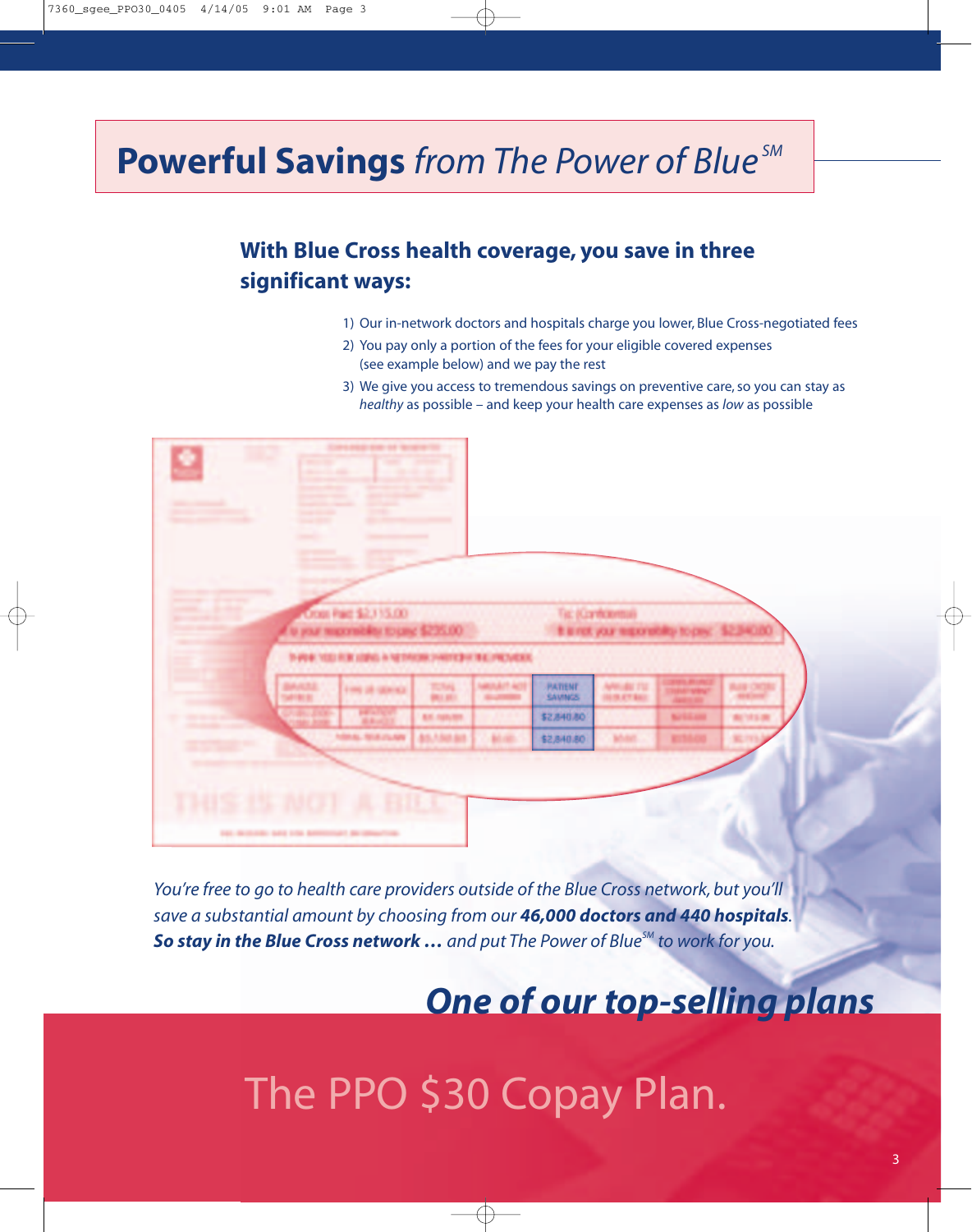## **SMALL GROUP PPO \$30 Copay Plan**

*All amounts listed are the member's responsibility to pay after deductibles, unless otherwise noted. In-network negotiated fees can result in 30 to 40% savings compared to providers' usual fees.*

| <b>CORE FEATURES</b>                                                                                                                                  | <b>IN-NETWORK</b><br><b>Receive Negotiated Savings</b>                                                                                                                                                                                                                                                                                                                                                                                                                          | <b>OUT-OF-NETWORK</b><br><b>Pay Higher Costs</b>                                                                                                                                                                   |  |  |  |
|-------------------------------------------------------------------------------------------------------------------------------------------------------|---------------------------------------------------------------------------------------------------------------------------------------------------------------------------------------------------------------------------------------------------------------------------------------------------------------------------------------------------------------------------------------------------------------------------------------------------------------------------------|--------------------------------------------------------------------------------------------------------------------------------------------------------------------------------------------------------------------|--|--|--|
| <b>Annual Deductible</b><br>In-network and out-of-network combined,<br>annual deductible applies towards annual<br>out-of-pocket maximum              | \$500 per member for all medical services<br>except office visits, HealthyCheck screenings and<br>prescription drugs; two-member maximum                                                                                                                                                                                                                                                                                                                                        |                                                                                                                                                                                                                    |  |  |  |
| <b>Maximum Lifetime Covered Charges</b><br><b>Paid by Blue Cross</b><br>In-network and out-of-network combined                                        | \$5,000,000                                                                                                                                                                                                                                                                                                                                                                                                                                                                     |                                                                                                                                                                                                                    |  |  |  |
| <b>Annual Out-of-Pocket Maximum</b>                                                                                                                   | \$4,000 per member,<br>two-member maximum<br>Certain member payments do not apply <sup>1</sup>                                                                                                                                                                                                                                                                                                                                                                                  | Once Blue Cross payments reach \$10,000 per<br>member, member pays nothing for covered<br>expenses for the remainder of the year<br>except charges over the allowed amounts                                        |  |  |  |
| <b>Office Visits</b><br>Not subject to annual deductible                                                                                              | \$30 copay for initial 12 office visits per<br>member, additional office visits 45% of<br>negotiated fee                                                                                                                                                                                                                                                                                                                                                                        | 50% of negotiated fee, plus 100% of<br>excess charges                                                                                                                                                              |  |  |  |
| <b>Other Professional Services</b><br>Includes maternity, diagnostic lab and X-ray                                                                    | 30% of negotiated fee after<br>annual deductible                                                                                                                                                                                                                                                                                                                                                                                                                                | 50% of negotiated fee, plus 100% of<br>excess charges after annual deductible                                                                                                                                      |  |  |  |
| <b>Hospital Inpatient Facility Services</b><br>Preservice Review required                                                                             | 30% of negotiated fee after<br>annual deductible                                                                                                                                                                                                                                                                                                                                                                                                                                | All charges in excess of \$650 per day after<br>annual deductible                                                                                                                                                  |  |  |  |
| <b>Hospital Inpatient Professional Services</b><br>(lab, physician, anesthesia)                                                                       | 30% of negotiated fee after<br>annual deductible                                                                                                                                                                                                                                                                                                                                                                                                                                | 50% of negotiated fee, plus 100% of<br>excess charges after annual deductible                                                                                                                                      |  |  |  |
| <b>Outpatient Facility Services</b><br>Preservice Review required for certain<br>surgical services and diagnostic procedures                          | <b>30%</b> of negotiated fee after<br>annual deductible                                                                                                                                                                                                                                                                                                                                                                                                                         | All charges in excess of \$380 per day after<br>annual deductible                                                                                                                                                  |  |  |  |
| <b>Ambulatory Surgical Centers</b><br>Preservice Review required                                                                                      | 30% of negotiated fee after<br>annual deductible                                                                                                                                                                                                                                                                                                                                                                                                                                | All charges in excess of \$380 per day after<br>annual deductible                                                                                                                                                  |  |  |  |
| <b>Prescription Drugs<sup>2</sup></b><br>30-day supply retail; up to a<br>60-day supply available through mail order                                  | Generic: \$15 copay<br>Brand-name if generic not available:<br>\$25 copay after annual \$150 brand-name<br>prescription drug deductible<br>Brand-name if generic is available:<br>\$15 copay after annual \$150 brand-name<br>prescription drug deductible plus the<br>difference in cost between brand-name drug<br>and generic equivalent<br>Self-injectable (except insulin): 30% of<br>negotiated fee (subject to brand-name<br>prescription drug deductible if applicable) | 50% of drug limited fee schedule plus<br>100% of excess charges if filled within<br>California after annual \$150 brand-name<br>prescription drug deductible per member,<br>in-network and out-of-network combined |  |  |  |
| <b>HealthyCheck<sup>SM</sup> Screenings,</b><br><b>Ages 7- Adult</b><br>Includes certain lab tests, immunizations<br>and health education information | <b>Not subject to annual deductible</b><br>\$25 or \$75 copay health screening options                                                                                                                                                                                                                                                                                                                                                                                          | Not available                                                                                                                                                                                                      |  |  |  |

**<sup>1</sup>** *Services that do not apply to the annual out-of-pocket maximum include, but are not limited to: copay paid under the pharmacy benefit; copay paid for acupuncture/ acupressure; copay for mental or nervous disorders and substance abuse (except for treatment of severe mental illness and serious emotional disturbances of a child); copay for not obtaining preservice review; HealthyCheck payments; \$500 copay for infertility services; non-covered services.*

**<sup>2</sup>** *Infertility Drugs: Infertility drug lifetime maximum Blue Cross payment \$1,500 in-network and out-of-network combined. All drug: if member selects a brand-name drug when a generic equivalent drug is available, even if the physician writes a "dispense as written" or "do not substitute" prescription, the member will be responsible for the generic copay plus the difference in cost between the brand-name drug and the generic equivalent drug. The amount paid does not apply to the member's brand-name deductible.*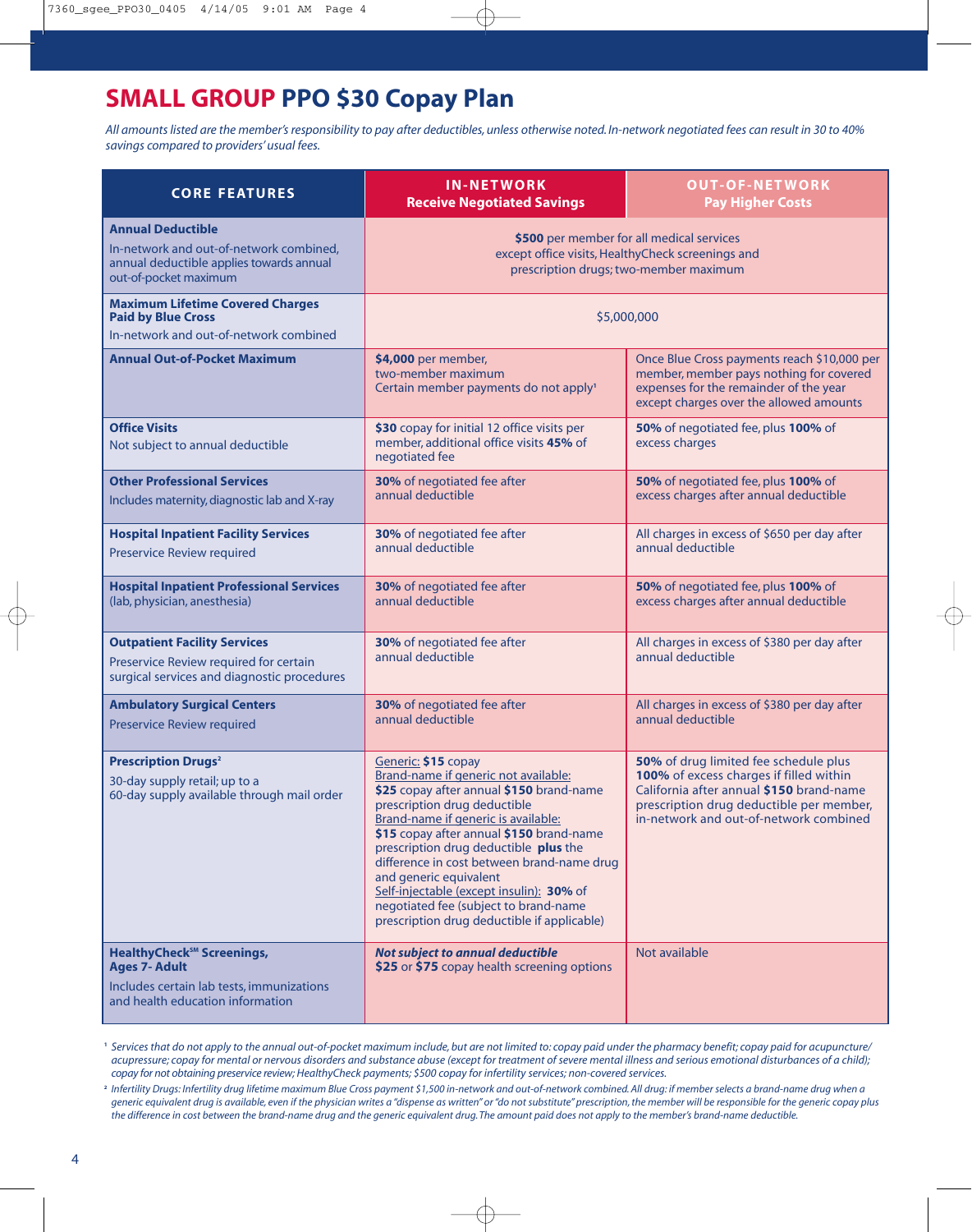## **SMALL GROUP PPO \$30 Copay Plan**

*This is an overview of coverage. A comprehensive description of coverage, benefits and limitations is contained in the Combined Evidence of Coverage and Disclosure Form. Review the Exclusions and Limitations prior to applying for coverage.*

| <b>ADDITIONAL FEATURES</b>                                                                                                                                                                                                                                               | <b>IN-NETWORK</b><br><b>Receive Negotiated Savings</b>                                                           | <b>OUT-OF-NETWORK</b><br><b>Pay Higher Costs</b>                                                                                                                                                                                                                                                        |
|--------------------------------------------------------------------------------------------------------------------------------------------------------------------------------------------------------------------------------------------------------------------------|------------------------------------------------------------------------------------------------------------------|---------------------------------------------------------------------------------------------------------------------------------------------------------------------------------------------------------------------------------------------------------------------------------------------------------|
| <b>Well Baby Immunizations</b><br>and Adult Screening Tests<br><b>Children through age 6</b><br>Regular check-up and immunizations<br><b>Ages 7-Adult</b><br>Includes annual Pap, breast exam, and<br>mammogram for women and Prostate<br>Specific Antigen study for men | \$30 copay for office visits; 30% of<br>negotiated fee for all other covered<br>services after annual deductible | 50% of negotiated fee, plus 100% of<br>excess charges after annual deductible                                                                                                                                                                                                                           |
| <b>Emergency Care</b><br>\$100 Emergency Room copayment for each<br>visit - waived if admitted                                                                                                                                                                           | 30% of negotiated fee after<br>annual deductible                                                                 | 30% of customary and reasonable charges,<br>plus 100% of excess charges for first 48<br>hours after annual deductible; after 48<br>hours, all charges in excess of \$650 per day<br>after annual deductible                                                                                             |
| <b>Ambulance</b>                                                                                                                                                                                                                                                         | 30% of negotiated fee after<br>annual deductible                                                                 | 50% of negotiated fee, plus 100% of<br>excess charges after annual deductible                                                                                                                                                                                                                           |
| <b>Skilled Nursing Facility</b><br>100 days per year,<br>in-network and out-of-network combined;<br>Preservice Review required                                                                                                                                           | 30% of negotiated fee after<br>annual deductible                                                                 | All charges in excess of \$150 per day after<br>annual deductible                                                                                                                                                                                                                                       |
| <b>Home Health Care</b><br>100 four-hour visits per year,<br>in-network and out-of-network combined;<br>Preservice Review required                                                                                                                                       | <b>30%</b> of negotiated fee after<br>annual deductible                                                          | All charges in excess of \$75 per visit after<br>annual deductible                                                                                                                                                                                                                                      |
| <b>Physical/Occupational Therapy,</b><br><b>Chiropractic Care</b><br>12 visits per year,<br>in-network and out-of-network combined                                                                                                                                       | 30% of negotiated fee after<br>annual deductible                                                                 | All charges in excess of \$25 per visit after<br>annual deductible                                                                                                                                                                                                                                      |
| <b>Acupuncture/Acupressure</b><br>24 visits per year,<br>in-network and out-of-network combined                                                                                                                                                                          | All of the negotiated fee in excess of \$25<br>per visit after annual deductible                                 | All charges in excess of \$25 per visit after<br>annual deductible                                                                                                                                                                                                                                      |
| <b>Mental Health/Inpatient*</b><br>Includes chemical dependency;<br>30 days per year, in-network and<br>out-of-network combined;<br>Preservice Review required                                                                                                           | All of the negotiated fee in excess of \$175<br>per day after annual deductible                                  | All charges in excess of \$175 per day after<br>annual deductible                                                                                                                                                                                                                                       |
| <b>Mental Health/Outpatient</b><br><b>Professional Services*</b><br>Includes chemical dependency;<br>One visit per day, 20 visits per year,<br>in-network and out-of-network combined                                                                                    | All of the negotiated fee in excess of \$25<br>per visit after annual deductible                                 | All charges in excess of \$25 per visit after<br>annual deductible                                                                                                                                                                                                                                      |
| <b>Infusion Therapy</b><br>Includes chemotherapy<br>Preservice Review required                                                                                                                                                                                           | 30% of negotiated fee after<br>annual deductible                                                                 | All charges in excess of \$50 per day for all<br>infusion therapy expenses except drugs; all<br>charges in excess of the average wholesale<br>price for all infusion therapy drugs; all<br>charges in excess of the combined maximum<br>Blue Cross payment of \$500 per day; after<br>annual deductible |
| <b>Infertility Services</b><br>Maximum lifetime Blue Cross payment<br>\$2,000, in-network and out-of-network<br>combined                                                                                                                                                 | \$500 copay plus, 30% of the balance of<br>negotiated fee after annual deductible                                | \$500 copay plus 50% of the balance<br>of negotiated fee plus 100% of excess<br>charges after annual deductible                                                                                                                                                                                         |

**\*** *Except for coverage of severe mental illness and serious emotional disturbances of a child*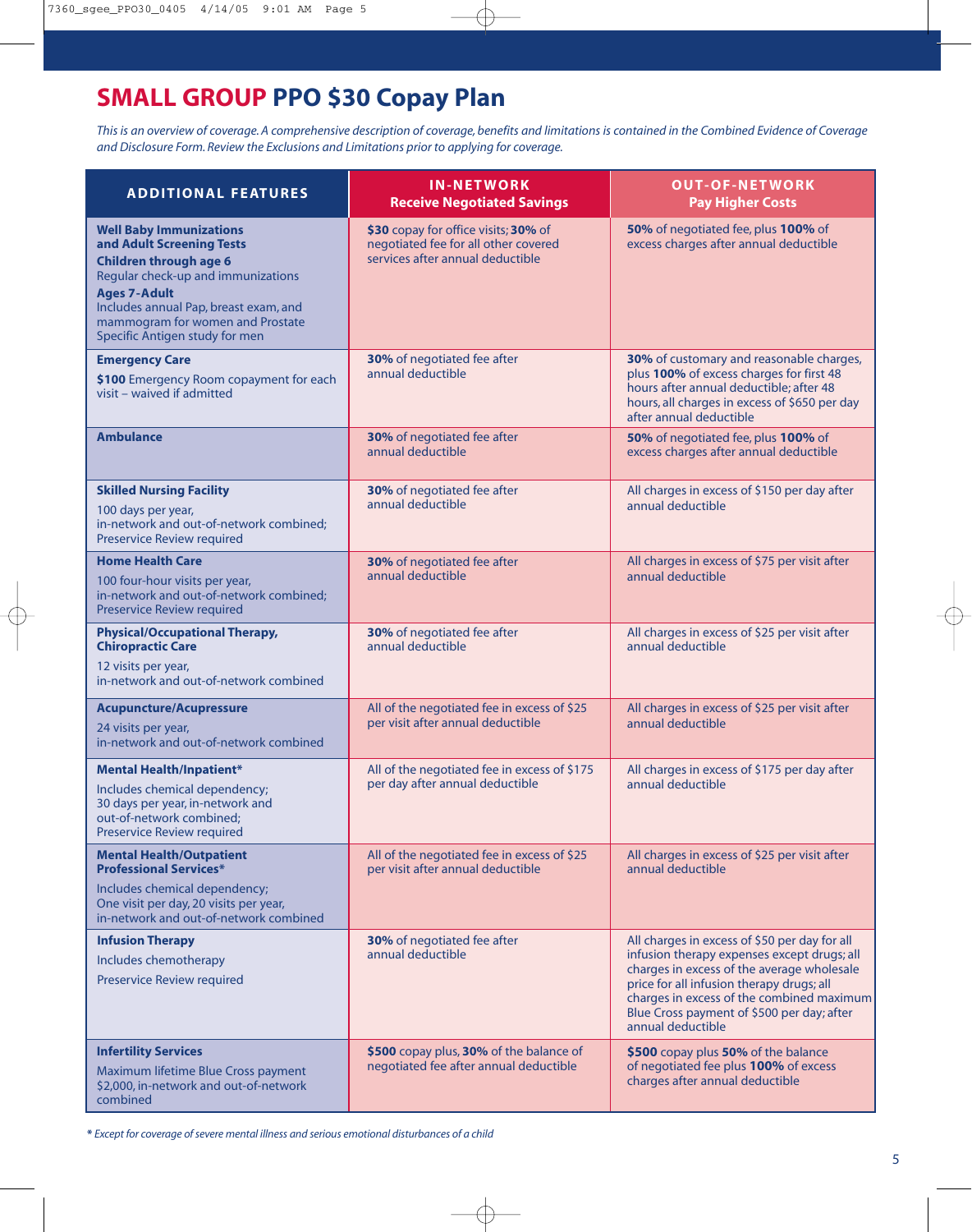#### **Exclusions and Limitations**

Following is an abbreviated list of exclusions and limitations; please see the Combined Evidence of Coverage and Disclosure Form for comprehensive details.

- **•** Any amounts in excess of maximums stated in the Combined Evidence of Coverage and Disclosure Form.
- **•** Services or supplies that are not medically necessary.
- **•** Services received before your effective date.
- **•** Services received after your coverage ends.
- **•** Any conditions for which benefits can be recovered under any workers' compensation law or similar law.
- **•** Services you receive for which you are not legally obligated to pay.
- **•** Services for which no charge is made to you in the absence of insurance coverage.
- **•** Services not listed as covered in the Combined Evidence of Coverage and Disclosure Form.
- **•** Services from relatives.
- **•** Vision care except as specifically stated in the Combined Evidence of Coverage and Disclosure Form.
- **•** Eye surgery performed solely for the purpose of correcting refractive defects.
- **•** Hearing aids and routine hearing tests except as specifically stated in the Combined Evidence of Coverage and Disclosure Form.
- **•** Sex changes.
- **•** Dental and orthodontic services except as specifically stated in the Combined Evidence of Coverage and Disclosure Form.
- **•** Cosmetic surgery.
- **•** Routine physical examinations except as specifically stated in the Combined Evidence of Coverage and Disclosure Form.
- **•** Treatment of mental or nervous disorders and substance abuse (including nicotine use) or psychological testing, except as specifically stated in the Combined Evidence of Coverage and Disclosure Form.
- **•** Custodial care.
- **•** Experimental or investigational services.
- **•** Services provided by a local, state or federal government agency, unless you have to pay for them.
- **•** Diagnostic admissions.
- **•** Telephone or facsimile machine consultations.
- **•** Personal comfort items.
- **•** Nutritional counseling.
- **•** Health club memberships.
- **•** Any services to the extent you are entitled to receive Medicare benefits for those services without payment of additional premium for Medicare coverage.
- **•** Food or dietary supplements, except for formulas and special food products to prevent complications of phenylketonuria (PKU).
- **•** Genetic testing for non-medical reasons or when there is no medical indication or no family history of genetic abnormality.
- **•** Outdoor treatment programs.
- **•** Replacement of prosthetics and durable medical equipment when lost, stolen or damaged.
- **•** Any services or supplies provided to any person not covered under the Agreement in connection with a surrogate pregnancy.
- **•** Immunizations for travel outside the United States.
- **•** Services or supplies related to a pre-existing condition.
- **•** Educational services except as specifically provided or arranged by Blue Cross.
- **•** Infertility services (including sterilization reversal) except as specifically stated in the Combined Evidence of Coverage and Disclosure Form.
- **•** Care or treatment provided in a non-contracting hospital.
- **•** Private duty nursing except as specifically stated in the Combined Evidence of Coverage and Disclosure Form.
- **•** Services primarily for weight reduction except medically necessary treatment of morbid obesity.
- **•** Outpatient drugs, medications or other substances dispensed or administered in any outpatient setting.
- **•** Contraceptive devices unless your physician determines that oral contraceptive drugs are not medically appropriate.

#### **General Provisions**

#### **Member Privacy**

Our complete *Notice of Privacy Practices* provides a comprehensive overview of the policies and practices we enforce to preserve our members' privacy rights and control use of their health care information, including: the right to authorize release of information; the right to limit access to medical information; protection of oral, written and electronic information; use of data; and information shared with employers. This notice can be downloaded from our Web site at www.bluecrossca.com or obtained by calling Small Group Customer Service at (800) 627-8797.

#### **Utilization Review**

The Blue Cross Utilization Review Program helps members receive coverage for appropriate treatment in the appropriate setting. Four review processes are included: 1) Preservice Review assesses medical necessity before services are provided; 2) Admission Review determines at the time of admission if the stay or surgery is Medically Necessary in the event Preservice Review is not conducted; 3) Continued Stay Review determines if a continued stay is Medically Necessary; 4) Retrospective Review determines if the stay or surgery was Medically Necessary after care has been provided if none of the first three reviews were performed. Utilization Review is not the practice of medicine or the provision of medical care to you. Only your doctor can provide you with medical advice and medical care.

#### **Grievances**

All complaints and disputes relating to a member's coverage must be resolved in accordance with Blue Cross' grievance procedure. You can report your grievance by phone or in writing; see your Blue Cross ID card for the appropriate contact information. All grievances received by Blue Cross that cannot be resolved by phone (when appropriate) to the mutual satisfaction of the member and Blue Cross will be acknowledged in writing, together with a description of how Blue Cross proposes to resolve the grievance. Grievances that cannot be resolved by these procedures shall be resolved as indicated through binding arbitration, or if the plan you are

# *LEADING Choices*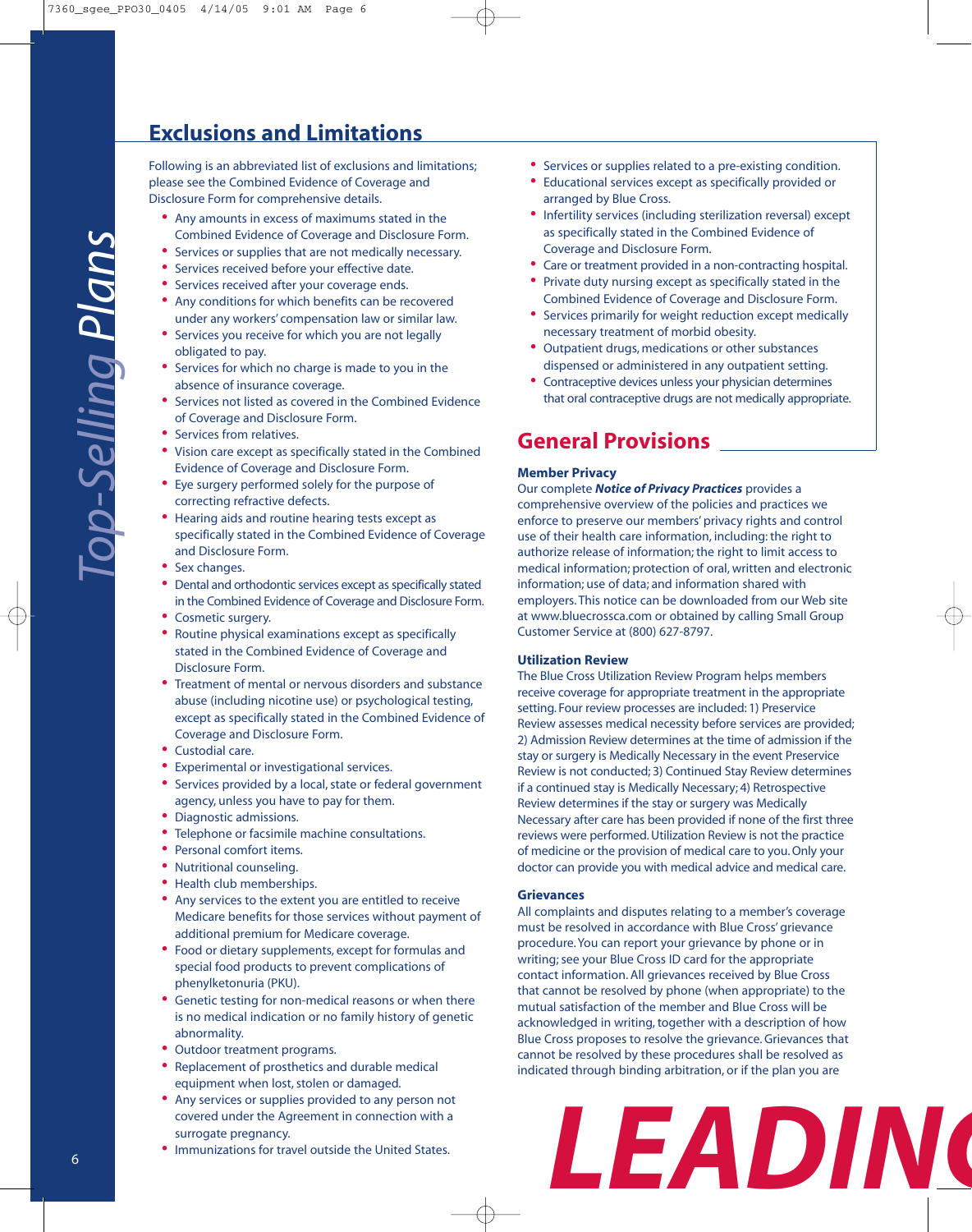covered under is subject to the Employee Retirement Income Security Act of 1974 (ERISA), in compliance with ERISA rules.

If the group is subject to ERISA, and a member disagrees with Blue Cross' proposed resolution of a grievance, the member may submit an appeal by phone or in writing, by contacting the phone number or address printed on the letterhead of the Blue Cross response letter.

For the purposes of ERISA, there is one level of appeal. For urgent care requests for benefits, Blue Cross will respond within 72 hours from the date the appeal is received. For pre-service requests for benefits, the member will receive a response within 30 calendar days from the date the appeal is received. For post-service claims, Blue Cross will respond within 60 calendar days from the date the appeal is received.

If the member disagrees with Blue Cross' decision on the appeal, the member may elect to have the dispute settled through alternative resolution options, such as voluntary binding arbitration.

#### **Department of Managed Health Care**

The California Department of Managed Health Care (DMHC) is responsible for regulating health care service plans. If you have a grievance against your health plan, you should first telephone your health plan at (800) 627-8797 and use your health plan's grievance process before contacting the DMHC. Utilizing this grievance procedure does not prohibit any potential legal rights or remedies that may be available to you. If you need help with a grievance involving an emergency, a grievance that has not been satisfactorily resolved by your health plan, or a grievance that has remained unresolved for more than 30 days, you may call the DMHC for assistance.Your case may also be eligible for an Independent Medical Review (IMR). If you are eligible for IMR, the IMR process will provide an impartial review of medical decisions made by a health plan related to the medical necessity of a proposed service or treatment, coverage decisions for treatments that are experimental or investigational in nature, and payment disputes for emergency or urgent medical services.The DMHC also has a toll-free telephone number (888-HMO-2219), and TDD line (877-688-9891) for the hearing- and speech-impaired.The department's Internet Web site, www.hmohelp.ca.gov, has complaint forms, IMR application forms and instructions online.

#### **Binding Arbitration**

If the plan is subject to ERISA, any dispute involving an adverse benefit decision must be resolved under ERISA claims procedure rules, and is not subject to mandatory binding arbitration. Members may pursue voluntary binding arbitration after they have completed an appeal under ERISA rules. If the member has another dispute that does not involve an adverse benefit decision, or if the group does not provide a plan that is subject to ERISA, the following provisions apply: Any dispute between the employer and/or the member and Blue Cross must be resolved by binding arbitration (not by lawsuit or trial by jury or other court process, except as California law provides for judicial review of arbitration proceedings), if the amount in dispute exceeds the jurisdictional limit of the Small Claims

*ING Choices*

Court. Under this coverage, both the member and Blue Cross are giving up the right to participate in class arbitration or have any dispute decided in a court of law before a jury.

#### **Medicare**

Under TEFRA/DEFRA, Medicare is the primary coverage for groups of less than 20 employees. Blue Cross coverage is considered primary coverage for groups of 20 or more employees. This Blue Cross coverage is not a supplement to Medicare, but provides benefits according to the nonduplication of Medicare clause.

If Medicare is a member's primary health plan, Blue Cross will not provide benefits that duplicate any benefits you are entitled to receive under Medicare.This means that when Medicare is the primary health coverage, benefits are provided in accordance with the benefits of the plan, less any amount paid by Medicare. If you are entitled to Part A and B of Medicare, you will be eligible for non-duplicate Medicare coverage, with supplemental coordination of benefits. However, if you are required to pay the Social Security Administration an additional premium for any part of Medicare, then the above policy will only apply if you are enrolled in that part of Medicare. Note: Medicare-eligible employees/dependents enrolled in plans where Medicare is primary may obtain an Individual Blue Cross of California Medicare Supplement plan with the pre-existing condition exclusion waived.

#### **Coordination of Benefits**

The benefits of a member's plan may be reduced if the member has other group health, dental, drug or vision coverage, so that benefits and services the member receives from all group coverages do not exceed 100 percent of the covered expense.

#### **Third-Party Liability**

If a member is injured, the responsible party may be legally obligated to pay for medical expenses related to that injury. Blue Cross may recover benefits paid for medical expenses if the member recovers damages from a legally liable third-party. Examples of third-party liability situations include car accidents and work-related injuries.

#### **Voiding Coverage for False and Misleading Information**

False or misleading information or failure to submit any required enrollment materials may form the basis for voiding coverage from the date a plan was issued or retroactively adjusting the premium to what it would have been if the correct information had been furnished. No benefits will be paid for any claim submitted if coverage is made void. Premiums already paid for the time period for which coverage was rescinded will be refunded, minus any claims paid.

#### **Incurred Medical Care Ratio**

As required by law, we are advising you that Blue Cross of California and its affiliated companies' incurred medical care ratio for 2004 was 80.14 percent. This ratio was calculated after provider discounts were applied.